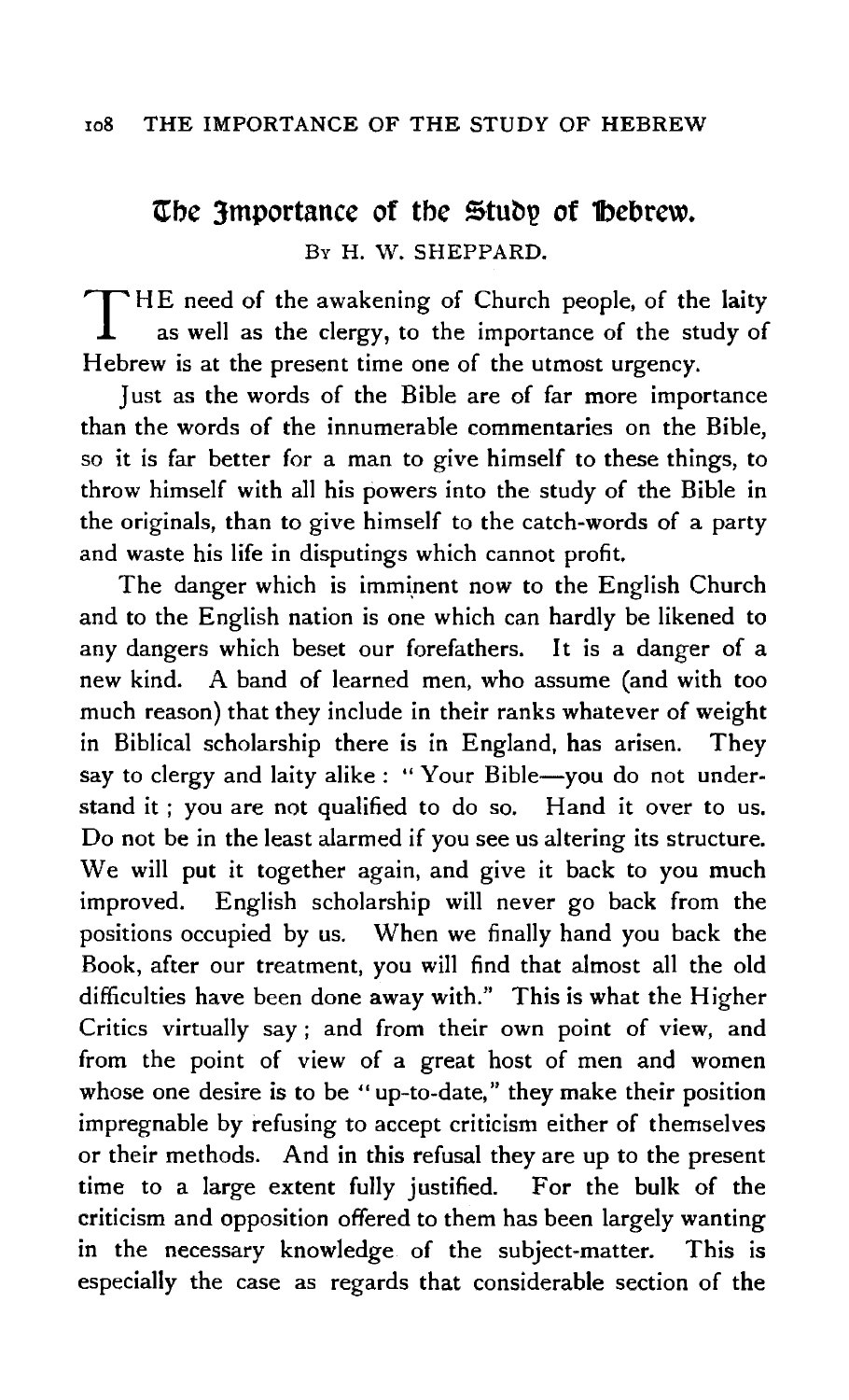Higher Critics which is occupied with the Old Testament and its problems. The reason for this is soon stated : there are still many good Greek scholars in the Church ; there are very few good Hebrew scholars. But a competent opponent of these Higher Critics must of necessity be a thorough-going Hebrew scholar.

A very common mistake made by many speakers in defence of the Bible is to condemn the methods of the Higher Critics as radically wrong. No careful student of the Hebrew can agree to this. Once it has been granted that there are corruptions in the Text, and later accretions to the contents of various books, it becomes imperative that there should be the closest scrutiny of the Text, and that every available source for knowledge of history of the words and of the men that used them should be drained to the uttermost. The appearance of the Higher Critics was a fact to be welcomed by every honest student of the Bible. Their methods, in so far as these consisted in the application of the highest faculties of scientific criticism to the study of the Hebrew words, history, literature, and people, were right. Right, too, was their refusal to let preconceived opinions or beliefs stand in the way of results of such scientific criticism. But it was with them as with so many schools of thought and parties in politics. With the first successes of the party there came into evidence the first faults in the party system. We hear much just now of the title " Higher Critics," little of any " Lower Critics." But the one title presupposes the other. And most of the leaders of the Higher Critics to-day have themselves passed through the stage of being Lower Critics. For Lower Critics of the Bible are scholars who bring all the powers of their learning and critical faculties to bear on the words and subject-matter, with a view to the reproduction of the original Text, together with an adequate translation of the same---working as servants of other scholars, not as their masters. Results of such work can be seen in the Revised Version of the English Bible, and in such commentaries as those of Lightfoot and Westcott. It is just the stage when the scholar-workman passes from the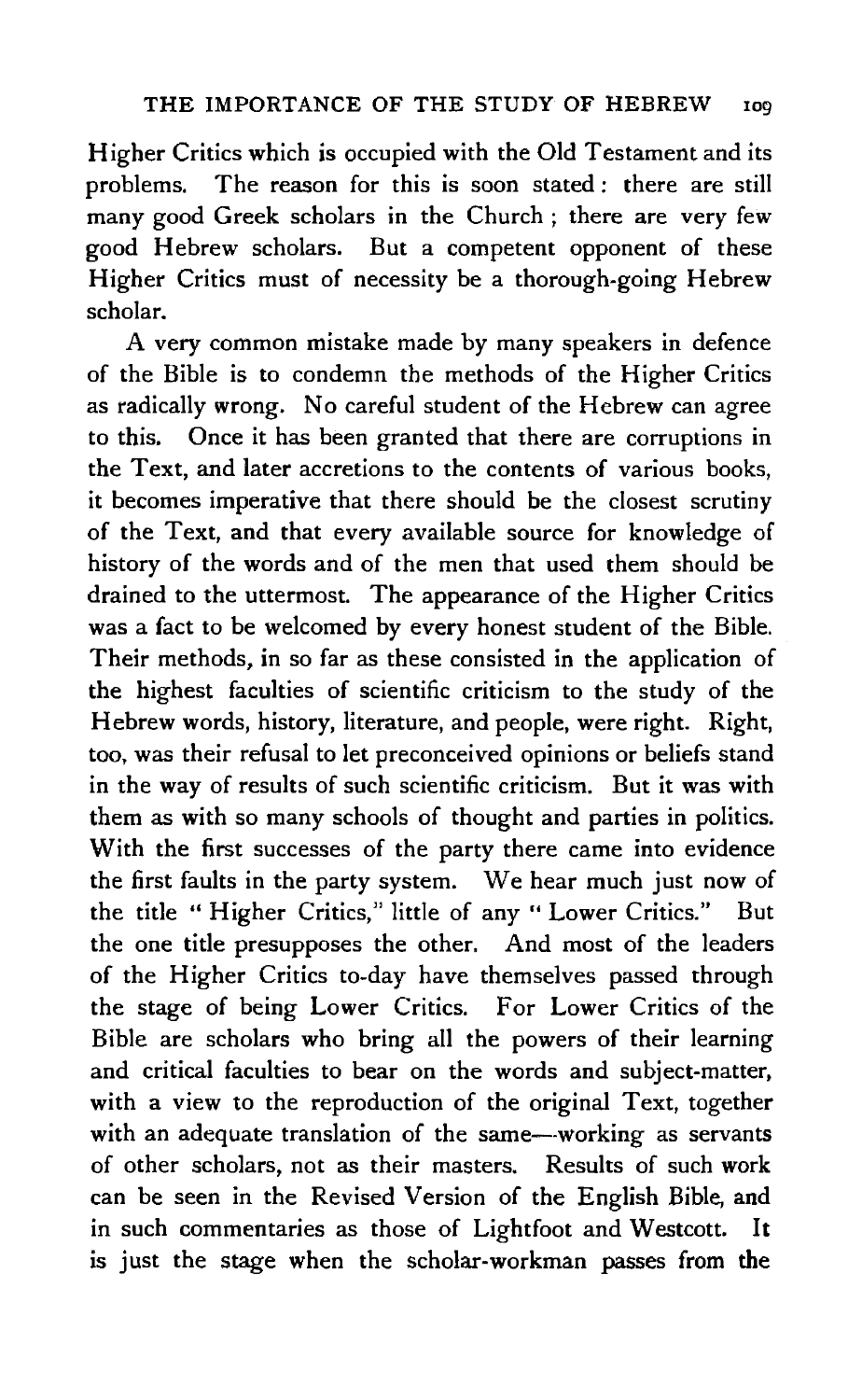position of servant to the position of master which marks the dividing-point between " Lower Critic " and " Higher Critic." There must be in this, as in all things, servants and masters. It is not with the name "Higher Critics" that we are at issue; it is with the doings of those to whom the name is at present exclusively (though perhaps wrongly) given, who also accept the title and fight under that banner.

What is, what should be, a Higher Critic? He is a man who from the criticism of lower things passes step by step, each step to the best of his ability made sure for those following him, to the criticism of higher things. The higher criticism includes the lower. As the biologist makes use of his microscopic work, so must the Higher Critic make use of his work at the words. And so much more as the matters involved are important, must each step be cut regularly and tested as secure. Some of the questions involved in the climb upwards for the critic whose path has been through the English, the Greek, the Hebrew languages, are these: "What *is* the Bible as a whole?" "How did God speak in the past, how does He speak now, through it to mankind?" "What were the 'divers portions' and the 'divers manners'?" "How do these correspond and fit into each other in God's scheme ?" As in the lower questions, so in these higher. The same means of criticism are to hand and must be used; and these are *all* the means available-every side of every question must be weighed and examined and given its due. And the higher we get the more need of caution and thoroughness in every step, for others are following-must follow. No man liveth to himself in this world, and certainly not the Higher Critic.

Bible study may be likened to the ascent of a mountain. The path has to be found and made. Above us is an as yet inaccessible peak in the range of the everlasting mountains, those mountains which the Creator has fixed for man upon the earth, that whosoever will may climb by them nearer to the glorious heaven far above the highest of them. Far up on this " Bible mountain " men are now standing, and with loud voices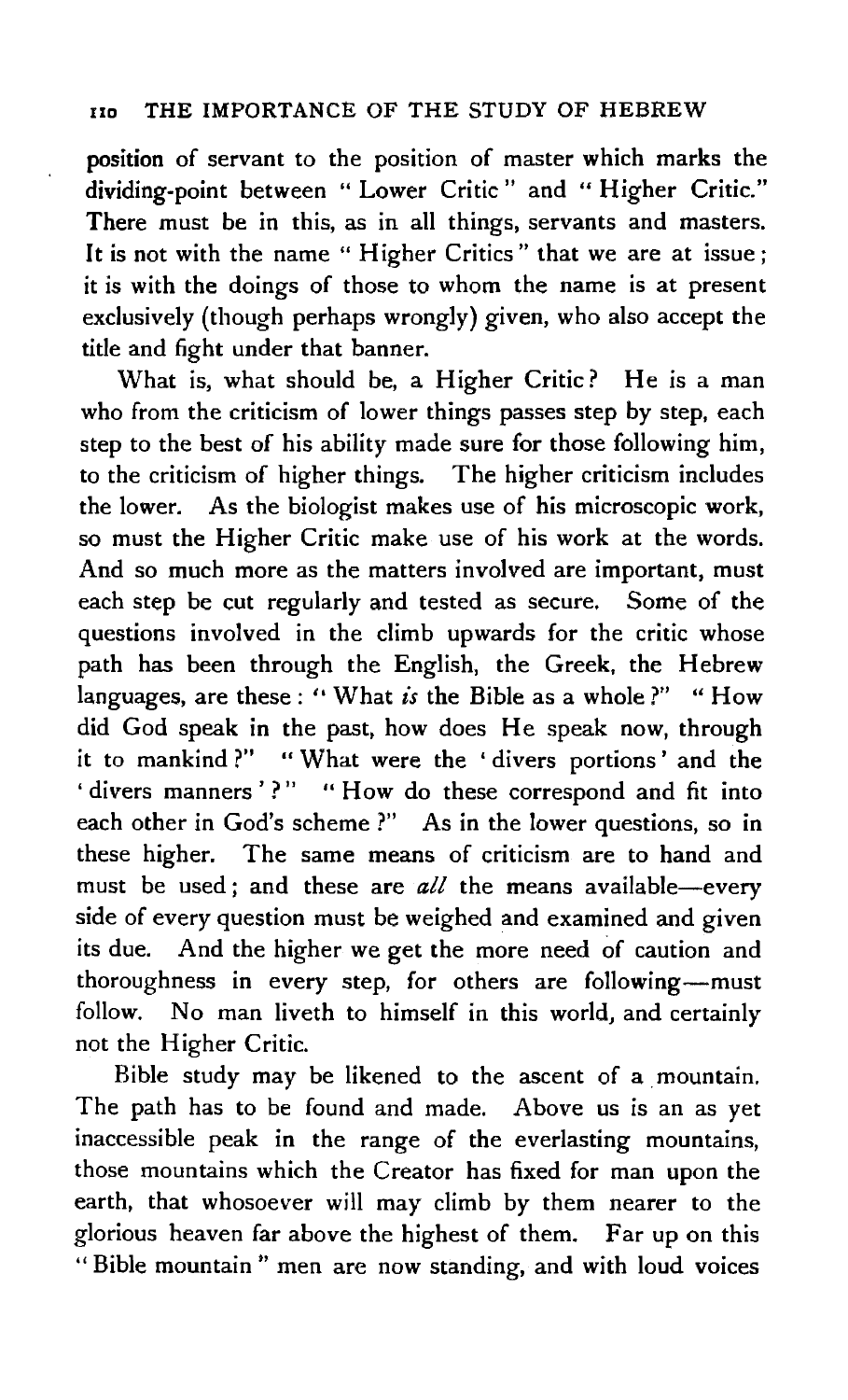are crying to those still in the plain : "Come up to us! We have found the path!" What is the right answer? Is it, "Oh no; we can see from here, thousands of feet below, that you are altogether wrong"? Is such an answer the right one? Surely not. Yet it is the answer which is being continually given by their opponents to the call of the Higher Critics. What, then, is the right answer? "Yes, we are coming. We are taking the same public road, the beaten track, with which you yourselves began your climb. When we come to the new steps which you have cut for us, we shall go cautiously. Only, do you who are in the front and highest up go all the more cautiously. Make sure of your every step, look well to your compass, mark every feature of the mountain, and turn back if you are wrong. We shall not be surprised to meet you coming down again. We shall greet you ; we cannot revile you-how should we?-for you have worked hard at the path-making. We shall greet you, and join with you in searching back upon your tracks until we find the place where the wrong direction was taken. Then, when you and we think we have found it, we will begin to climb upwards again together.''

We will not at present concern ourselves with the particular forms which the faults of the party system of the Higher Critics have taken. These are outside the purpose of the present paper. But to those who think there is much in the latest teachings of the Higher Critics which itself calls for criticism and opposition, we would say: The qualification and the power to criticise come, not by intuition, but by work, and hard work too.

We cannot all be critics, much less " higher critics." But we were all in our baptism enrolled as soldiers, for one cause, in the name of one King, against one enemy-even against that terrible spirit who denies that God so loved the world. And for those of us who have given our life to the Lord Jesus, to be spent for Him, this is yet another point of time and circumstance when the message comes again to us : "Ye that are men now serve Him!" But the call to Bible study, especially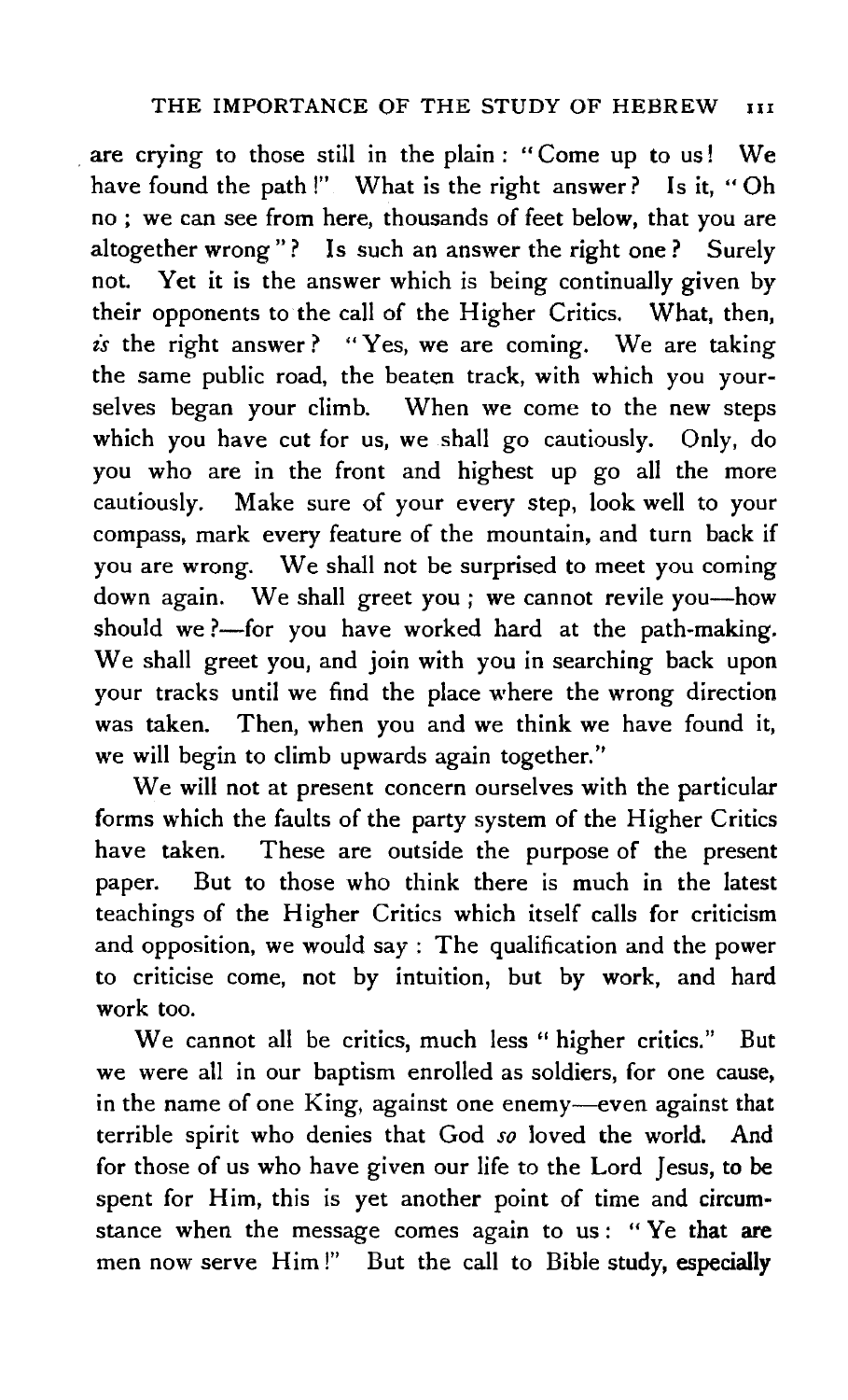### n2 THE IMPORTANCE OF THE STUDY OF HEBREW

the call to the study of the words in the original languages, is a call of which many men admit the importance and value, but *not for themselves.* " I have not the time. I will read my Revised Version regularly ; now and then I will find time to see what Bishop this or Doctor that says of a passage. Now and then I may dip into my Greek Testament ; but as for the Hebrew-it is no good your talking; I have not the time." And yet, listen a moment. Over the head of Christ upon the cross was written, as the title He had taken, as the crime for which He suffered:

## וה הוא ישוע מלך היהודים

Jesus Christ *£s* King of the Jews. Upon the Hebrew words of the Jews' Bible He based His claims to be the Jews' King, our Saviour, God's Son. In Him we trust that He will point out to us in what way we can spend each his own life to the best advantage in His service. He calls for work, for wholeheartedness, for thoroughness. To him that is athirst He will give of the fountain of the water of life freely. Can we get too near to the fountain ? Through the English words, through the Greek words, into the Hebrew words—there we may hope to be nearest to the mind of the Man Christ Jesus of Nazareth. Bible study should mean, for *every man who has the opportumty,*  careful study of the Greek, *and* equally careful study of the Hebrew. In these perilous times, when there is a shaking of traditions old and new, that the things which cannot be shaken may remain, a word may here be of value on this great question of Bible study and its safeguards.

What is the Bible *to us* ? And how is it inspired *for us* ? A friend said not long ago: "You puzzle me on one point. You admit that there are many corruptions in the Text as we have it ; that there are many debatable questions as regards the composition of the various books, the names and dates of their authors. You admit, further, that what stories in the Old Testament are histories of fact, and what are allegorical or poetical rhapsodies, is still a matter where criticism and controversy should be welcomed. What, then, is your view with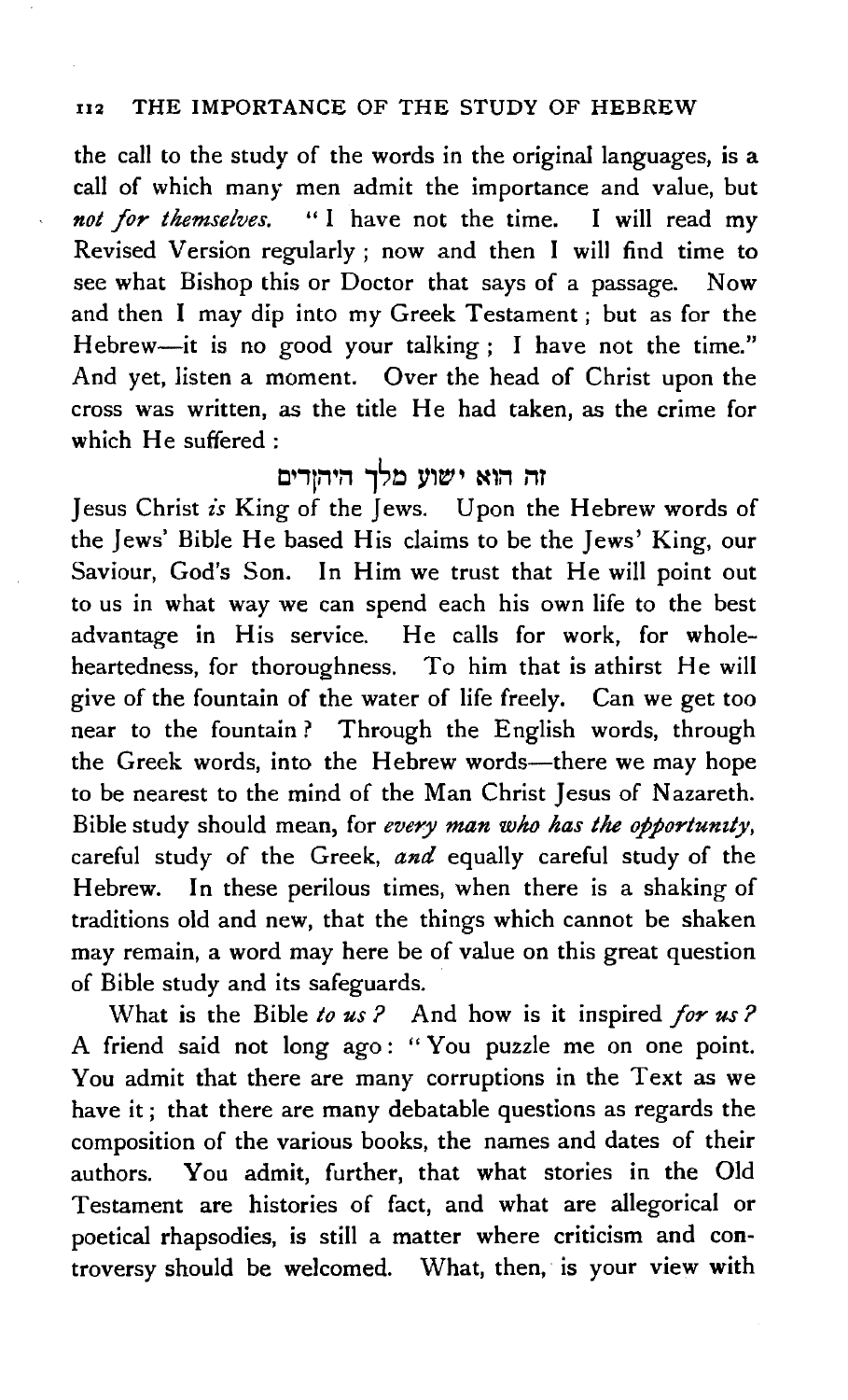regard to the inspiration of the Bible ?" I replied : " I base my belief in Christ on a fact in history. God raised up the Man Christ Jesus from the dead. His grave was found empty. And the Bible has this fact, a historical fact, a thing which did *happen,* as its centre. All in the Bible that was written before that event looks forward to it, leads up to it ; all in the Bible that was written after that event looks back to it, leads again up to it. The Bible as a whole encircles it. The Old Testament was inspired by God, for it teaches me how the way was prepared for the revelation of the Son of God among men, which revelation was consummated at the moment of the resurrection of the Lord Jesus. The New Testament was inspired by God, for it teaches me how Jesus Christ was born, how He lived, how He taught and healed and sympathized, how He died and was buried, and how the third day He rose again, according to the Scriptures. On that fact I, with St. Paul, base all my belief and all my hope. On that fact also I take my stand when I say that the Bible is, above all other books, standing for ever alone, breathed into by the Spirit of God, and by the power of that same Spirit breathing into the life of mankind the secret glory, even the risen life of Him " who was manifested in the flesh, justified in the spirit, seen of angels, preached among the nations, believed on in the world, received up in glory."

If, then, no longer from without, as a seeker, but from within, as a possessor, a man approaches the question, "How shall I study my Bible?" it is essential that he should consider what are his best means of studying it, both for his own use and also for the use of the Church of Christ and of those without. And surely, as in things of lesser import, so in this, the greatest of all studies, the special need of our times is the need of thoroughness and patient application. For these are times of much " little knowledge," of many things spread thinly over the lives of English people, times of hurry, of a desire to read the latest new thing quickly and to pass on to the next, of that objectionable word "up-to-date,'' with the apology, "We have no time to be thorough."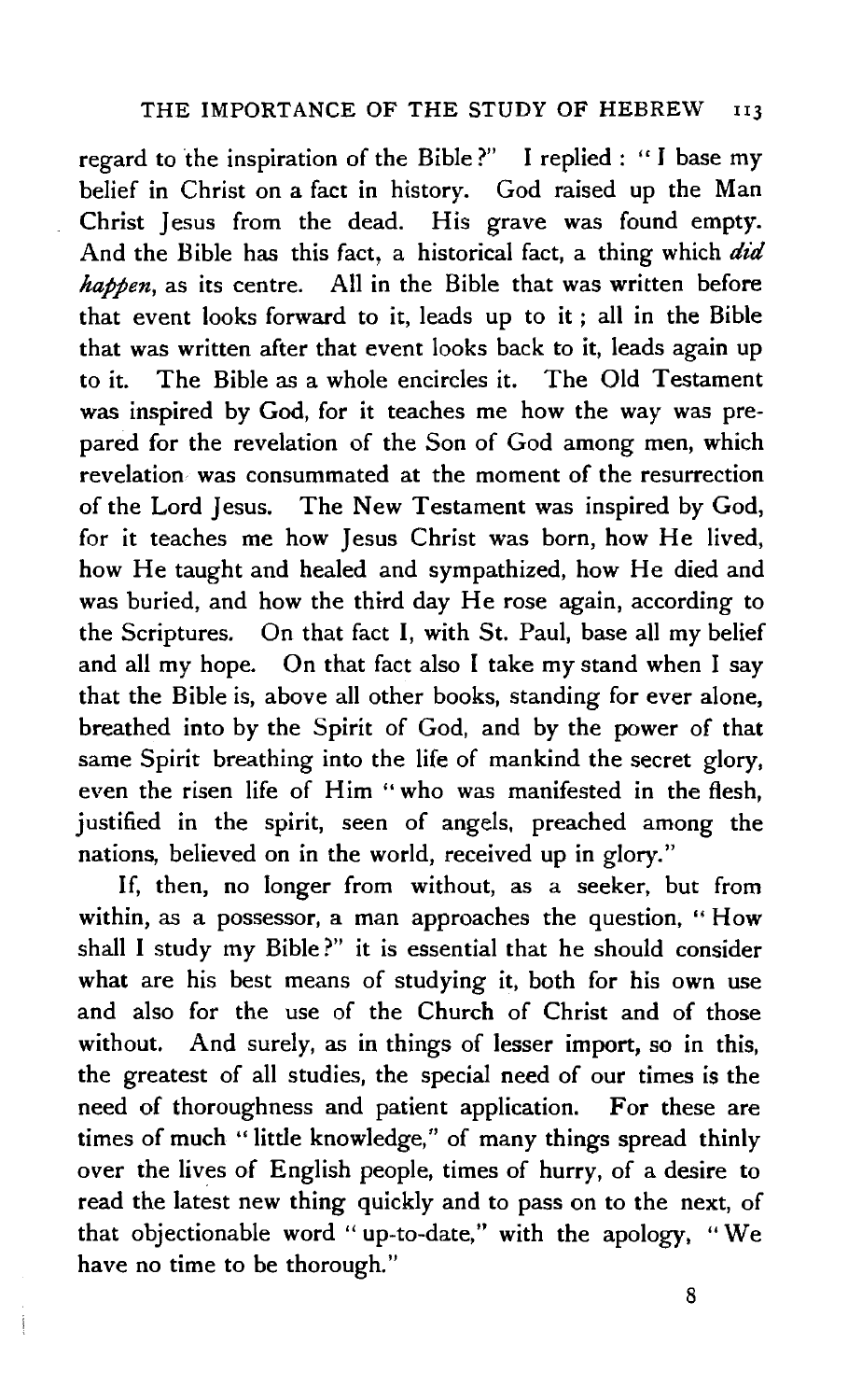### II4 THE IMPORTANCE OF THE STUDY OF HEBREW

What line shall the servant of Christ take in such times? If we look back into the history of the last fifty years to see what kind of men in their lives those were who have left the most abiding mark for good on Church and State, we may learn something for ourselves of the power of thoroughness and of application to the matter next in hand. One such man was Brooke Foss Westcott, Bishop of Durham. And a message from him, given first in the pages of the CHURCHMAN in 1899, I wish to repeat here. It is a message which not only offers strong help to those anxious about the difficulties and dangers of " Biblical Criticism," which was the title of his paper, but which points out clearly the path to be taken by the Christian scholar in his own study of the Old Testament; and coming as it does from a prince among New Testament scholars, it carries the weight of the words of a master. Bishop Westcott wrote : "It is not possible for me to doubt that, when the Bible of the old Church has been investigated with the thoroughness and devotion which have brought the Apostolic writings into the fulness of life, it will gain in a corresponding degree both in significance and in power. It is when the books of the Bible are studied as other books, and compared with other books, that their unique character is proved beyond controversy. And two facts must never be forgotten. The Old Testament substantially as we have it was the Bible of the Lord and the Apostles; and the nation of the Jews, of whom is the Christ according to the flesh, implies a history adequate to account for its character."

We have here a clear direction, from a man competent to give it, for the making of our lines of defence against the extreme teachings of up-to-date "Higher Criticism." But more than this : we have a call to individual work as students of the Bible, and a vivid indication as to what form that work should take. How did the men work who by " thoroughness and devotion" helped to bring " the Apostolic writings into the fulness of life "? Was it not by patient, intense application to the Greek language ? By such work of many workers the defences on the human side of the New Testament have